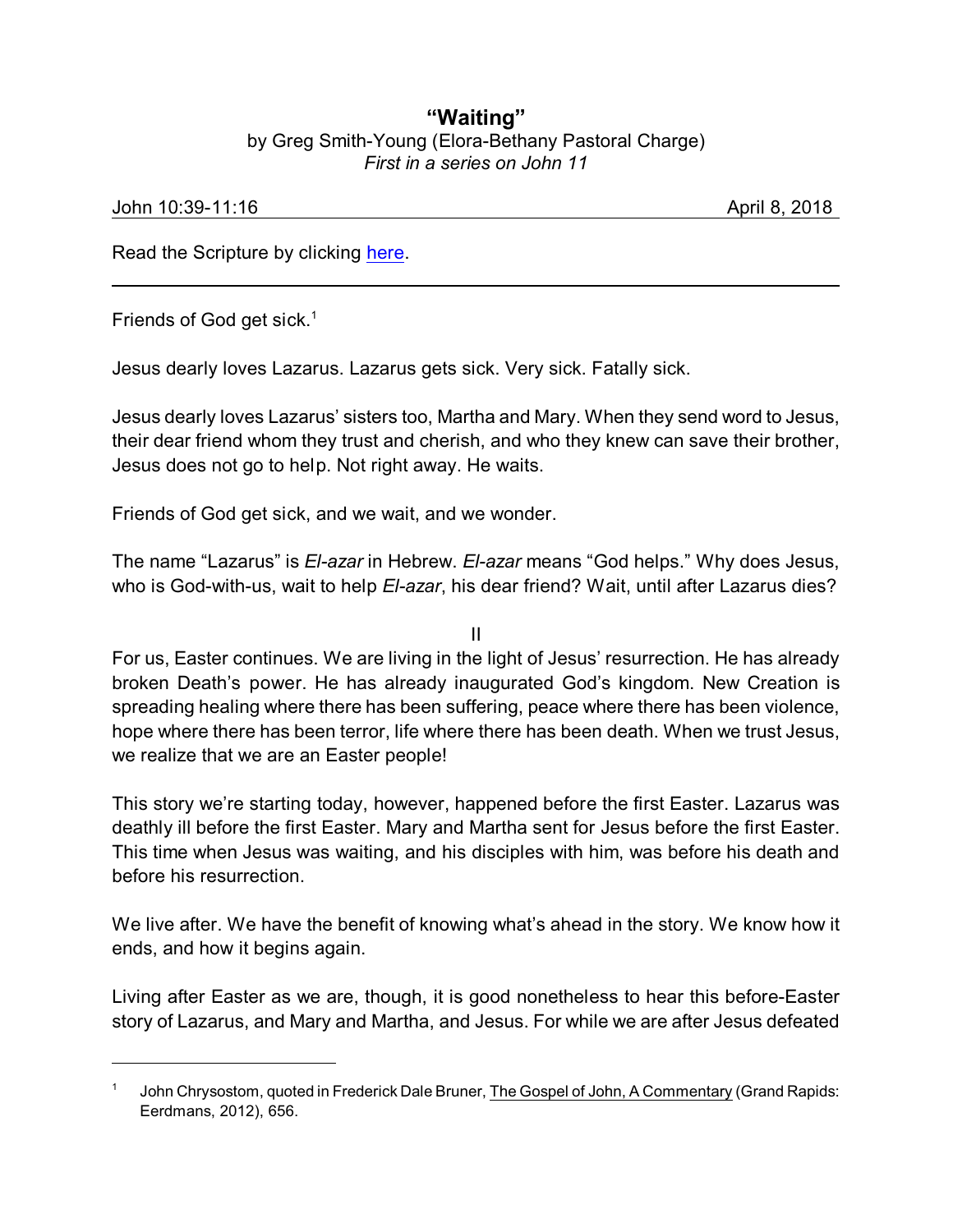death, we still get sick. While we are after Jesus' resurrection, we still wait for him. And we still wonder.

III

Lazarus lived in Bethany village. He had at least these two sisters. That's all we know about him.

Of the sisters, we know a bit more. Once, Martha welcomed Jesus to stay in their home. It seems she ran the household, and was pretty consumed with all that had to be done. While she was toiling, sister Mary slipped away to join Jesus' other students learning from him. That was not considered ladylike. Martha said as much. But Jesus said "No." He welcomed Mary (and other women) as his disciples.<sup>2</sup>

Another time, Jesus was again staying at their home. Mary took it upon herself to wash Jesus feet with very expensive perfume. Again, her actions caused a stir, and again Jesus praised her. *"She's getting me ready for my burial,"* he said. It was a strange thing to say.<sup>3</sup>

You might have noticed that this perfume episode gets a mention in today's reading. That's strange too. As far as the storyline goes, it's one more thing that had not happened yet (along with Jesus' death, burial and resurrection). Yet the Gospel-writer John makes it sound like we already know what Mary would do. Maybe he figures we do. He surely wants us to draw the connection: this Mary who sent for Jesus when her brother was dying was the same Mary who, even before he was crucified, got Jesus ready for burial.

IV

Death hangs over this whole scene . . . though it is really about life.

Remember the reaction when Jesus stopped waiting and finally decided to go to Lazarus. *"You're going back there, Jesus? Remember what happened!"* Bethany village is just over the Mount of Olives, about 2 miles outside Jerusalem. The last time he was in the city, Jesus barely escaped alive. Going back as close of Bethany was dangerous, enough that Thomas expected they would all get killed. He was almost right.

Maybe that's why Jesus waited.<sup>4</sup>

<sup>&</sup>lt;sup>2</sup> This is told in Luke 10:38-42.

See John 12:1-8. Often this episode is confused with another time a woman anointed Jesus, which is told in Luk 7:36-50. While there are some similarities, the substantial differences between these events make clear that they happened at different times, in different locations, featured different women, and and had different meanings.

<sup>&</sup>lt;sup>4</sup> N. T. Wright, John for Everyone, Part 2 (Louisville: Westminster John Knox, 2004), 3.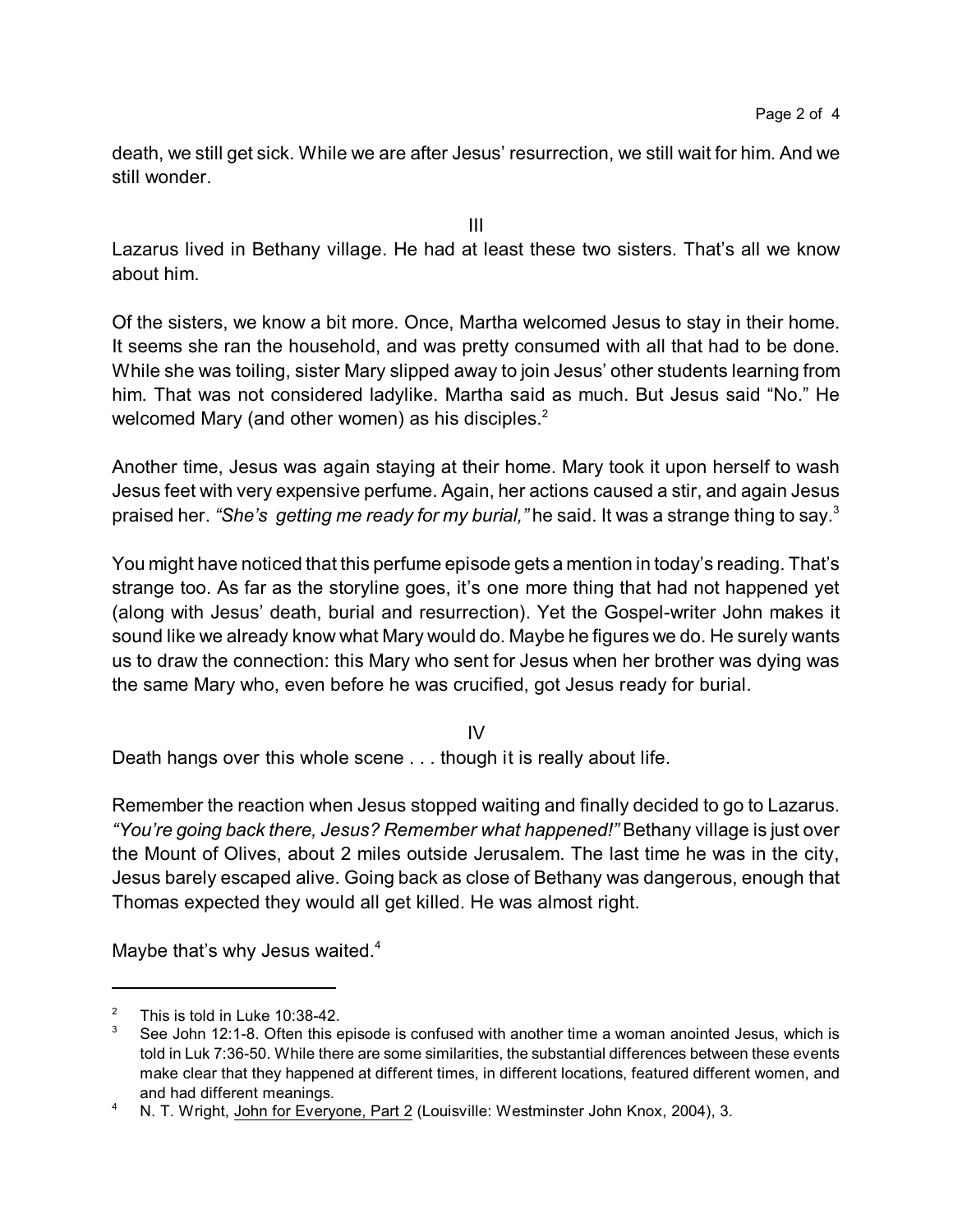What did he do in those two days, between when the messenger came from the sisters and when he finally left for their place? Jesus probably kept on tending to those who were coming to him. I'm sure he prayed too. He trusted God his Father to hear him.<sup>5</sup> Maybe he was wrestling with what to do. He knew his dear friends needed him. He knew they counted on him. In this waiting time, somehow Jesus realized Lazarus was dead. Did Jesus already know he would raise Lazarus back to life? He must have known, then, that more than anything he had already done, this would set things to boiling. The powers claim authority to take life. But what will they do with someone who can give life to the dead?

Maybe Jesus waited to make sure of what he needed to do.

Maybe Jesus waited because other things needed to happen first.

He loved Lazarus, Martha and Mary. And he waited. Somehow the waiting and the loving went together.

V

We are just starting into this story. The next few weeks are for unpacking it. So of course there are many loose ends. We will have to see how Jesus ties them together.

Let me finish today just by noticing some things.

I began with the first. Being friends with Jesus does not shield us from getting sick, even dying. The fact that such things befall people of God is in no way a sign of how much (or how little) God loves us. We tell God what is going on (of course, God already knows). We plead with God to do something. We wait and wait, even to death. God's love remains steadfast and sure, more than we can imagine or hope. Jesus loves Lazarus, Mary and Martha. Lazarus is sick and dies. Martha and Mary are shattered, and terribly disappointed in Jesus. And Jesus keeps loving them.

I notice this tragedy of Lazarus' illness and death, and his sister's disappointment and heartbreak, does not get to be the end of things. We won't skip by the hard stuff. Jesus does not. Yet these things happen on the way to something. Through what will happen, God and the Son of God will together be "glorified." Will it be through what happens to Lazarus? Will it be through what Jesus does? Will it be through the aftereffects of what Jesus does? It's nowhere near clear yet, not in this story and not in our stories. All we know is that through what is happening, we will see something of Jesus, something of the fullness of God, and it will be glorious.

 $5$  See verse 41.